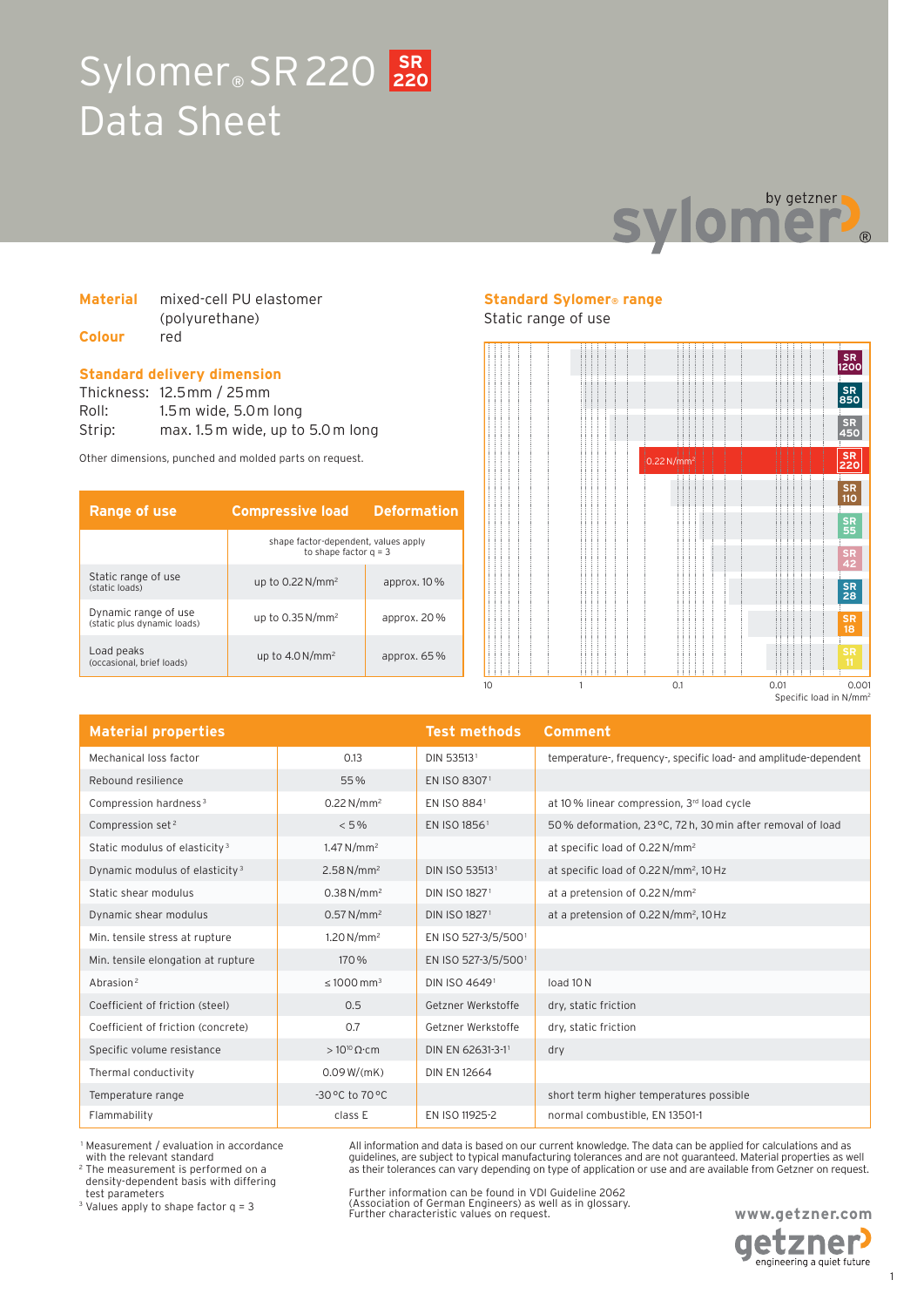## Sylomer<sup>®</sup> SR 220 220

#### **Load deflection curve**



Quasi-static load deflection curve measured with a loading rate of 0.022  $N/mm^2/s$ .

Testing between flat and plane-parallel steel plates, recording of 3rd load, with filtered starting range in accordance with ISO 844, testing at room temperature.

Shape factor  $q = 3$ 

Fig. 1: Quasi-static load deflection curve for different bearing thicknesses

#### **Modulus of elasticity**



Quasi-static modulus of elasticity as tangential modulus from the load deflection curve. Dynamic modulus of elasticity from sinusoidal excitation with a velocity level of 100 dBv re. 5 · 10-8 m/s corresponding to a vibration amplitude of 0.22 mm at 10 Hz and 0.08 mm at 30 Hz.

Measurement in accordance with DIN 53513

Shape factor  $q = 3$ 

**www.getzner.com**  zner engineering a quiet future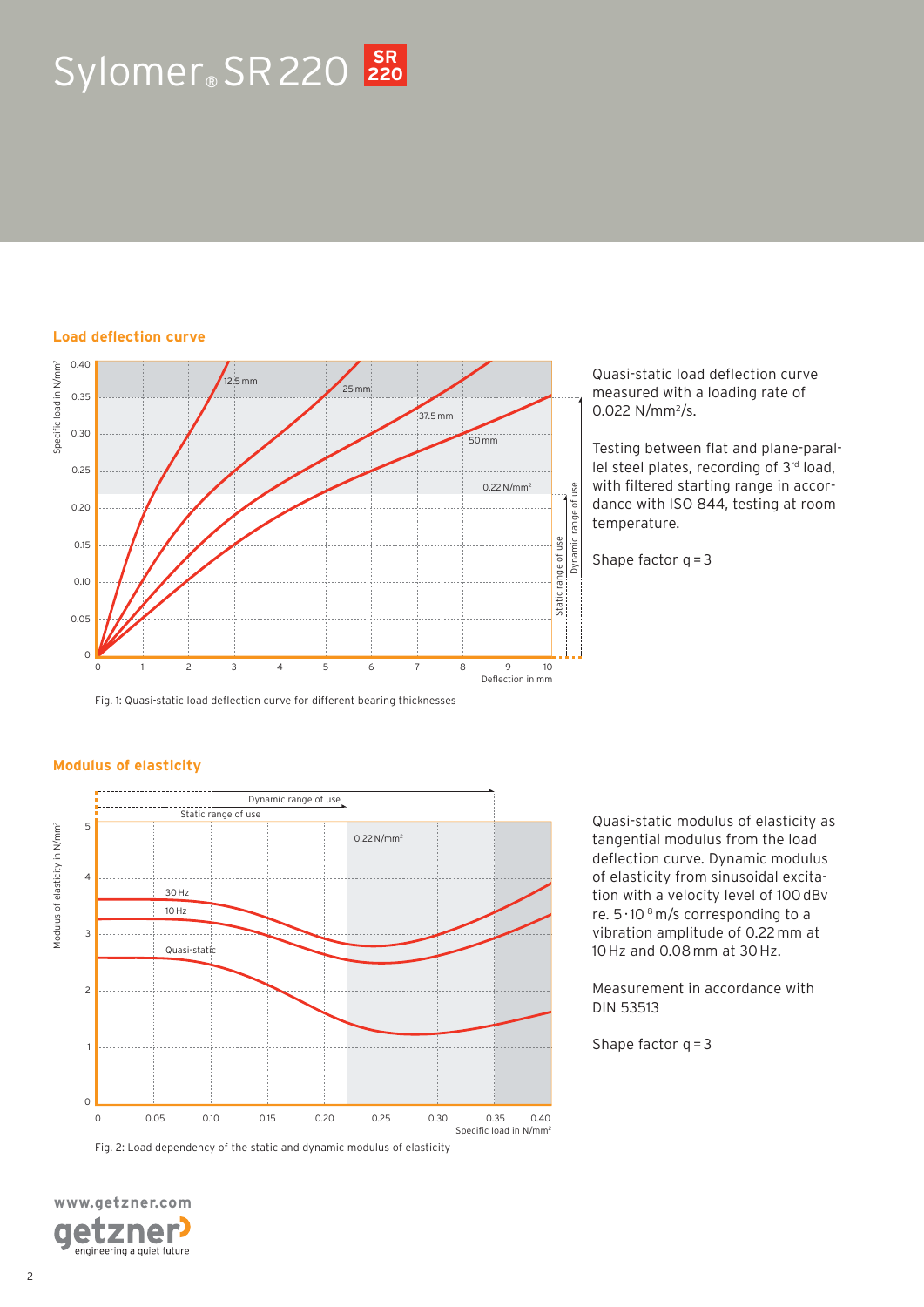



Fig. 3: Natural frequencies for different bearing thicknesses



#### **Vibration isolation efficiency**

Reduction of the transmitted mechanical vibrations by implementation of an elastic bearing consisting of Sylomer<sup>®</sup> SR 220 based on a stiff subgrade.

Parameter: factor of transmission in dB, isolation rate in %